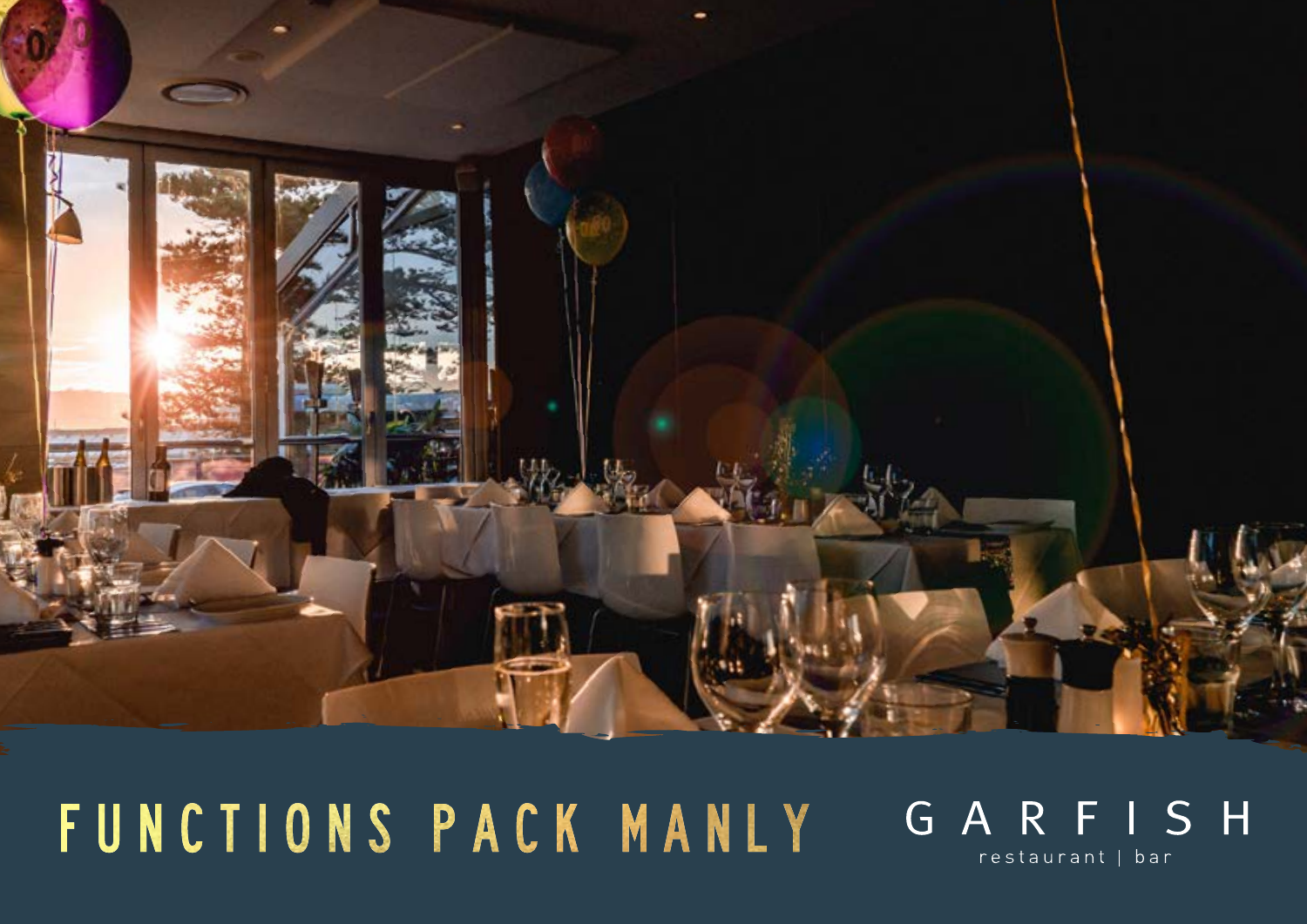## FUNCTIONS AT GARFISH

**With an award-winning menu featuring Sydney's finest quality seafood, Garfish Manly has earned its reputation as the finest waterfront function venue on the Northern Beaches. From creative birthday parties to formal corporate events our versatile venue is suitable for a wide variety of functions and events.** 

**Suitable for every taste and budget, our head chef Wayne Morris has created a carefully considered set menu selection which showcases the very best locally sourced produce available, so you can treat your guests to superb views and great food as they lounge by the pristine shoreline of Manly Wharf.** 

**With the freedom to tailor your menu to satisfy your individual budgets and needs including specific dietary requirements, vegetarian alternatives and special menus for children, we can take the stress out of planning so you can simply sit back and enjoy.** 

**Whether it's an intimate celebration with family and friends or your next corporate extravaganza, Garfish Manly is the perfect setting for your next event.**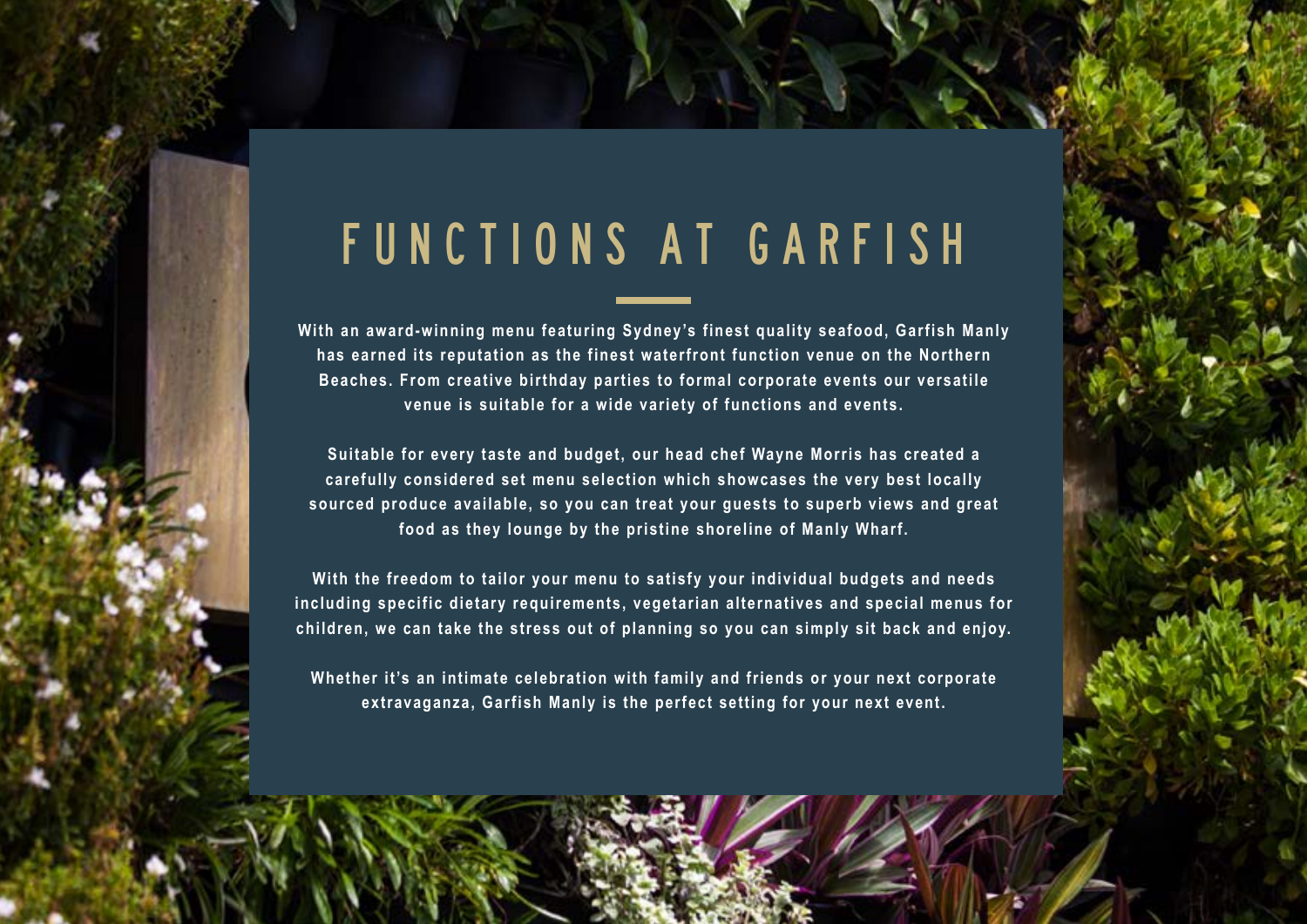

## LARGE GROUP BOOKINGS

**Planning a dinner for 12 or more guests? Our talented staff are experts at handling dining for large groups. Enjoy the luxury of customising a set menu and beverages to be enjoyed in the bright and bustling atmosphere of our Manly restaurant or the quieter cosy corner of our lounge bar. Perfect for casual get-togethers and birthday celebrations, let us take care of the little details so you can enjoy the big picture.** 

#### Available

**Tuesday - Sunday: Lunch Sunday - Friday (excluding Monday): Dinner** 

#### Capacity

**12pax – 14pax** 

### Private Dining Room

**Celebrate your next intimate sit down event from the exclusive luxury of our private dining room. Enjoy attentive service, set menus and a superb selection of beverages as we take care of all your party planning problems.** 

#### Available

**Tuesday - Sunday: Lunch Sunday - Thursday (excluding Monday): Dinner** 

#### Capacity

**Up to 30pax**

#### Inclusions

**Exclusive use of private dining room In house sound system including television and AV Equipment.** 

#### deposit & minimum spend

**\$250 room hire (non-refundable) to be paid for use of the private room minimum spend \$3000 Sunday-Thursday & Friday lunch minimum spend \$5000 Friday night**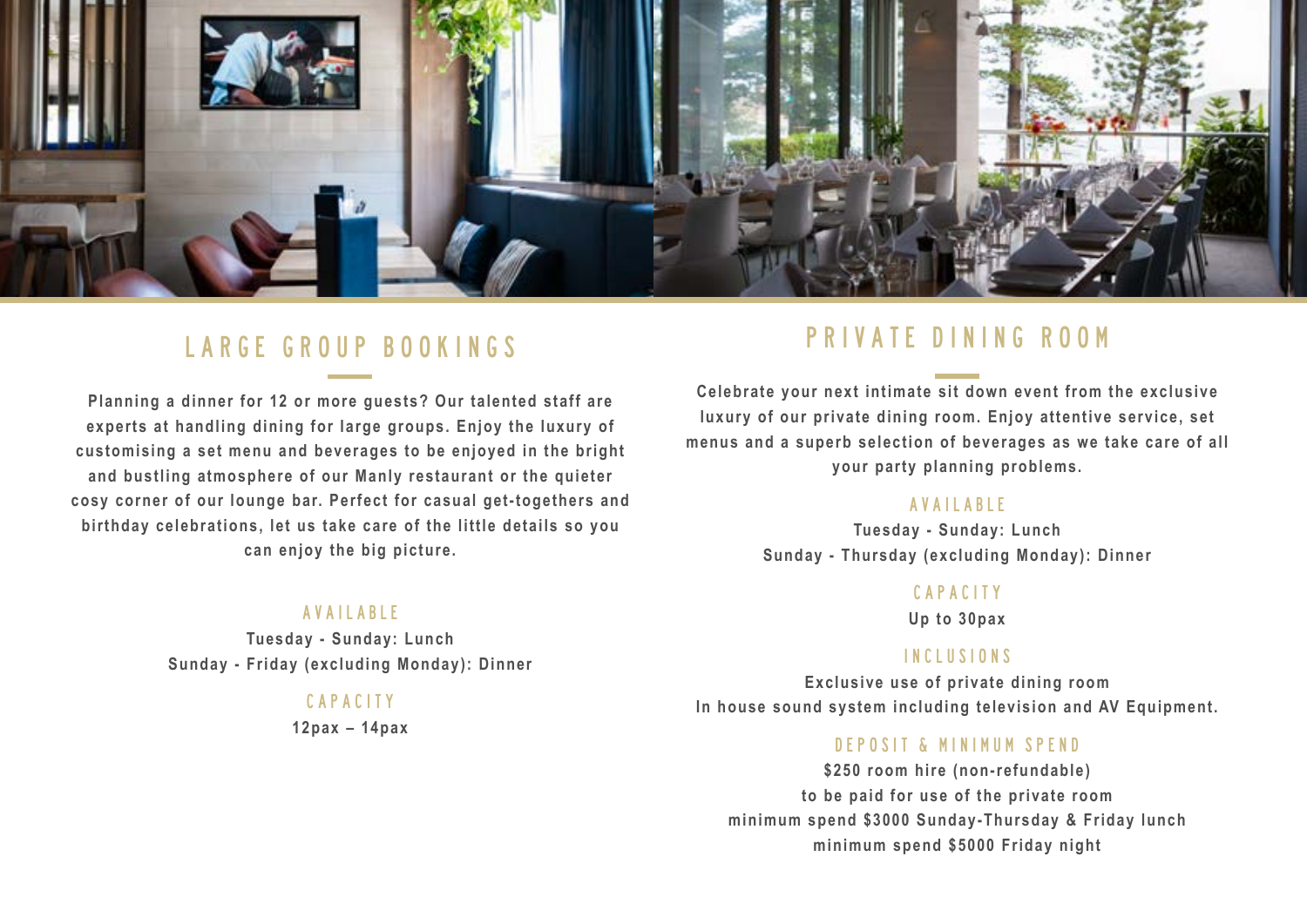## SHARING MENU 2 - C O U R S E S 7 5 P P / 3 - C O U R S E S 9 0 P P

**BRFAD** 

**sour dough taramasalata | extra virgin olive oil | balsamic**

## entrée

**salt and pepper squid chili | garlic | coriander | lime**

**seared hokkaido scallops celeriac puree | caramelised apple | pancetta | dill oil**

> **chicken liver pate port jelly | sourdough toast**

## mains

**char grilled steak frites ms2 'pinnacle' sirloin | 250g bearnaise**

**sri lankan fish & prawn curry cucumber pickle | green pea pilau**

**fish of the day**

*main courses will be served with: green salad | dijon shallot vinaigrette | daily blackboard garnish*

## DESSERT

**ginger creme brulee rhubarb | biscotti | vanilla ice cream**

**sticky date pudding fig & brandy ice cream | butterscotch**

**chocolate mousse rosewater jelly | pistachio crumble | hokey pokey ice cream** 

*coffee or tea*

### additional extras:

**add oysters 3 ways: natural w/ mignonette | bloody mary shot | fried w/ wakame & ponzu \$13.50pp**

**add crustceans: moreton bay bugs & queensland tiger prawns wood roasted brushed w/ lemon herb butter \$35pp**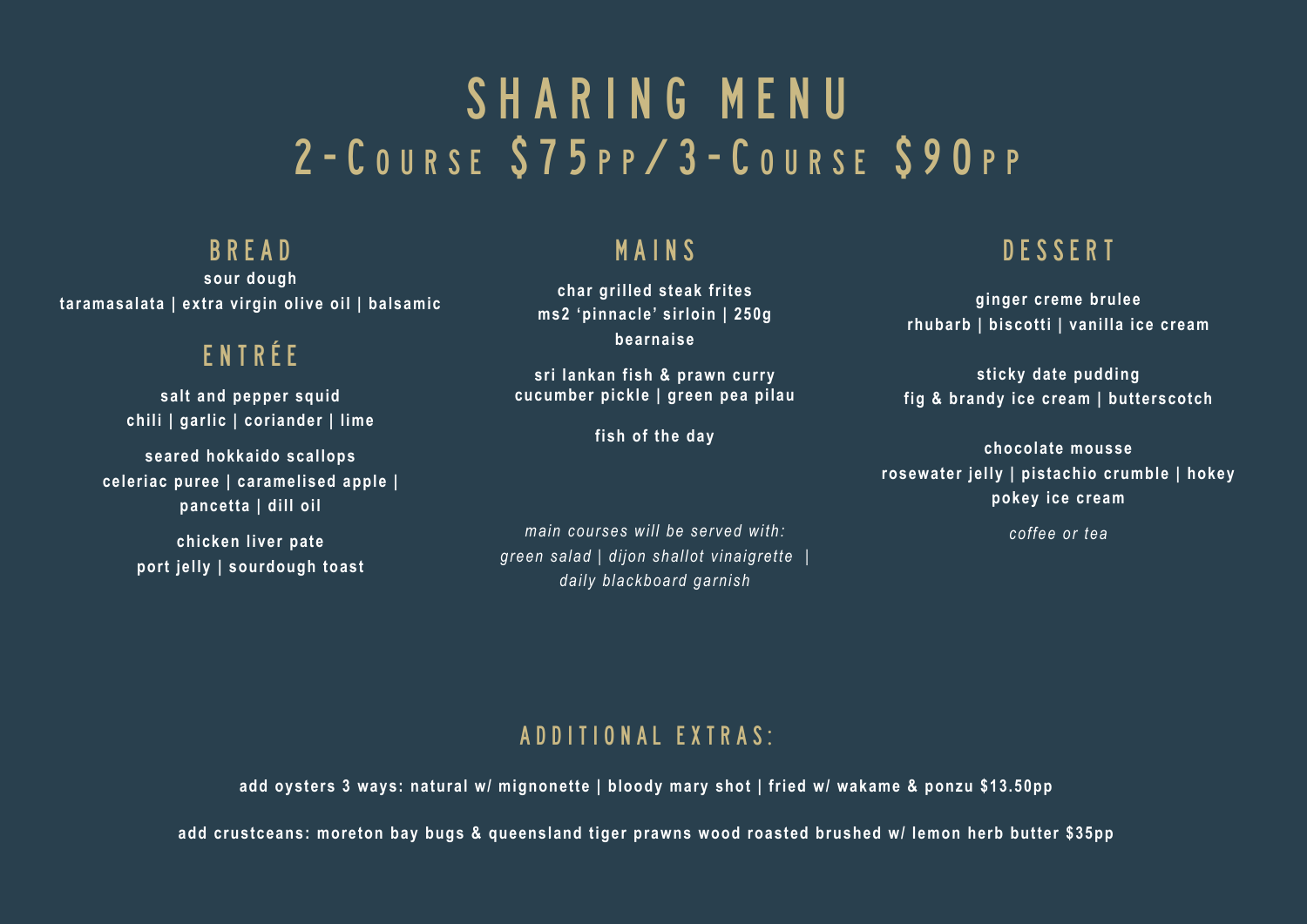## 3 COURSE PREMIUM \$120PP

## Bread

**sourdough | olive, garlic & rosemary focaccia | taramasalata | extra virgin olive oil | balsamic vinegar**

## entrée

**mixed oysters half dozen natural | fried | shot** 

**seabass & prawn raviolo | roasted scampi nut brown butter | baby caper | dill garlic | eschallot**

**seared hokkaido scallops celeriac puree | caramelised apple pancetta | dill oil**

**king trout tartare pickled cucumber | edamame | sesame snap | radish | dashi & yuzu**

## mains

**chermoula queensland king prawns carrot harissa | chickpea preserved lemon labneh salad**

> **char grilled eye fillet 'grainge' grain fed angus | 200g | wood roasted moreton bay bug béarnaise | petit bouche**

> > **fish of the day chef's choice of garnish**

**snapper pie roasted garlic | broccolini | sauce soubise**

*main courses will be served with green salad* 

## DESSERT

**chocolate mousse rosewaer jelly | pistachio crumble | hokey pokey ice cream**

**ginger creme brulee rhubarb | biscotti | vanilla ice cream**

**cheese of the day lavosh | fruit & walnut sourdough WoIF honeycomb | pear chutney**

**sticky date pudding fig & brandy ice cream | butterscotch**

*coffee or tea*

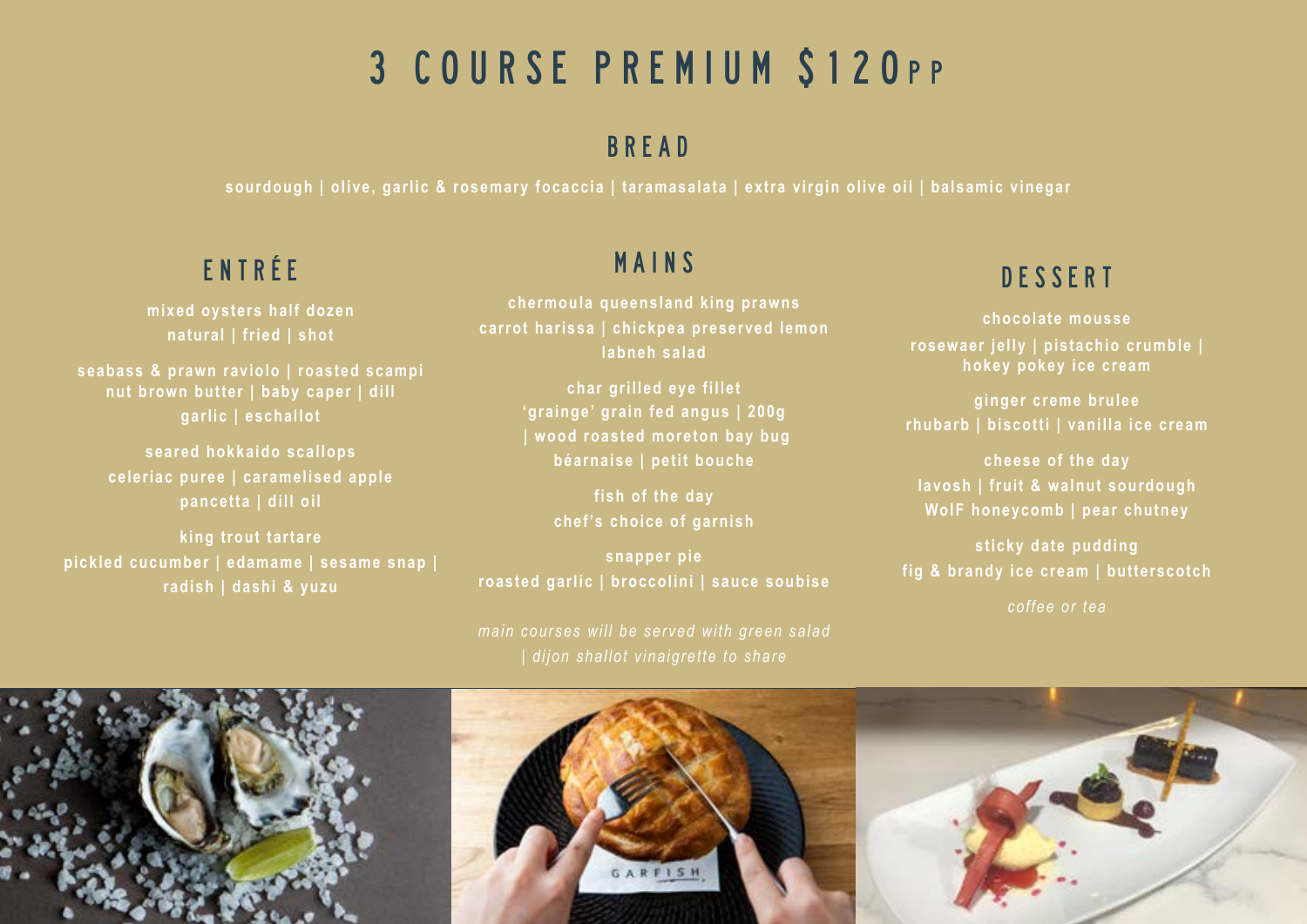# 3 COURSE VEGETARIAN SET MENU

### Bread

**sourdough extra virgin olive oil | balsamic vinegar**

## entrée

**tempura vegetable tacos pickled slaw | ranch dressing**

**baby beetroot & spinach salad goats cheese | pine nuts | citrus hazelnut dressing**

### mains

**sri lankan coconut vegetable curry crisp salt & pepper tofu | green pea pilau**

**vegetarian tasting plate chefs seclection of daily blackboard garnish**

## DESSERT

**cheese of the day lavosh | fruit & walnut sourdough WoIF honeycomb | pear chutney**

**sticky date pudding fig & brandy ice cream | butterscotch**

*coffee or tea*

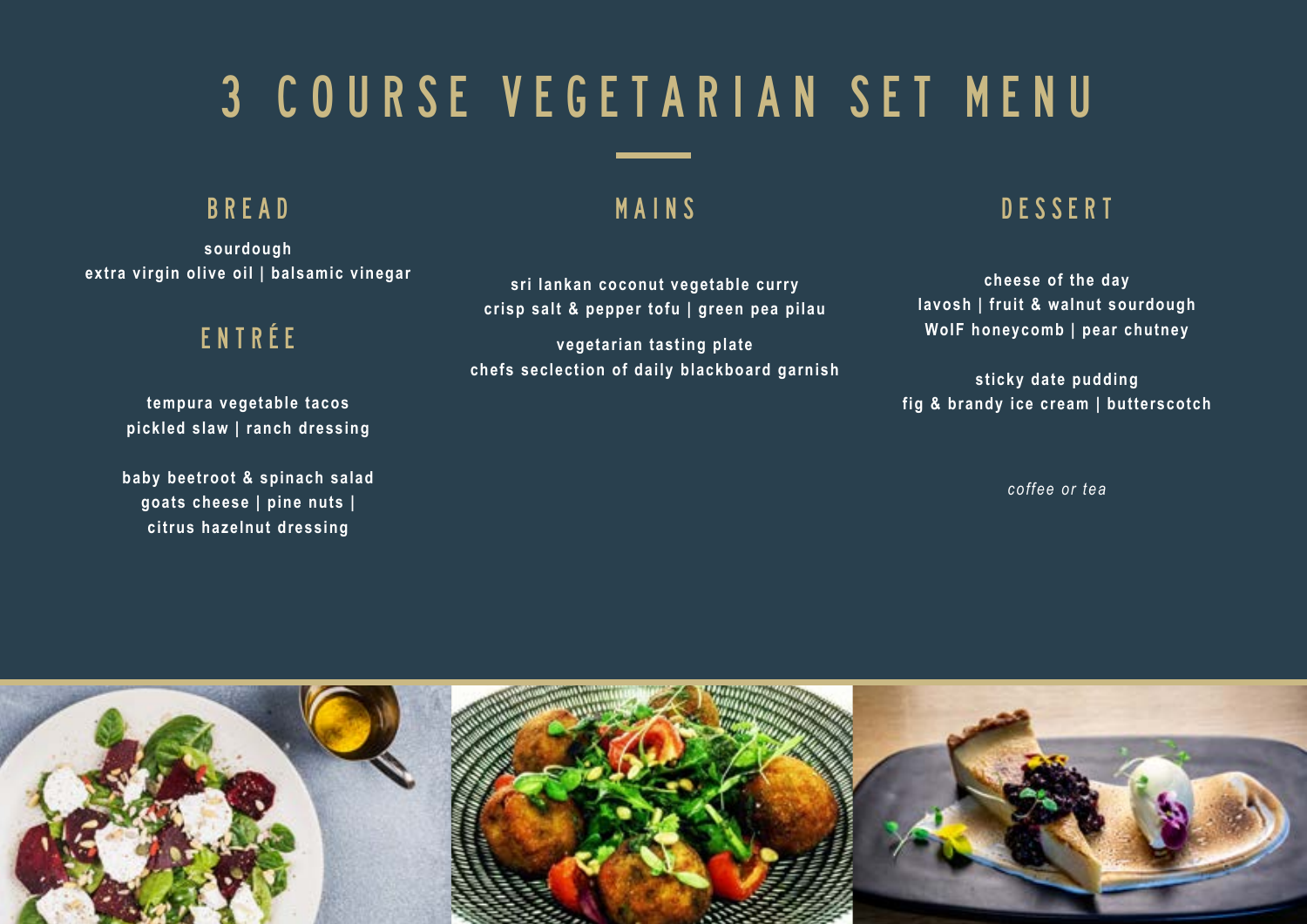

## BEVERAGE PACKAGES (OPTIONAL)

### House Package

**\$55pp / 2hr | \$75pp / 3hr**

Sparkling **Villa Sandi Prosecco Veneto ITY, NV**

#### **WINE**

**Blind Corner Organic Orange Wine Margaret River, WA 2021 Shelter Bay Sauvingon Blanc Marlborough, NZ 2019 De Beaurepaire 'La Comtesse' Chardonnay Rylstone, NSW 2021 Wykari Cab Sauv Clare Valley, SA 2015 Terra Felix Shiraz Heathcote, Vic 2016**

#### **BEER**

**Mornington Penninsula Pale Ale, Original Budvar Budweiser, Cascade Light**

Premium Package

**\$90pp / 2hr | \$120pp / 3hr** 

Sparkling **Jansz Premium Cuvee Australia NV** 

#### **WINE**

 **Villa Aix Rose Provence, France 2020 Barossa Boy 'Cheeky Tilly' Riesling Eden Valley, SA 2021 Lethbridge 'Ohh la la' Chardonnay Geelong, Vic 2021 42 o South Pinot Grigio Cambridge, Tas 2021 Levantine Hill 'Levant' Pinot Noir Yarra Valley, VIC 2021 Bird In Hand Syrah Adelaide Hills, SA 2020 Barossa Boy 'Double Trouble' Shiraz Cab Barossa Valley, SA 2017**

#### Beer

**Mornington Peninsula Pale Ale, Original Budvar Budweiser, Peroni Leggera, Crown Lager Corona, Lord Nelson Three Sheets, 4 Pines Kolsch, 4 Pines Stout, Cascade Light, Napoleone Apple Cider**

## $C$   $O$   $C$   $K$   $T$   $A$   $I$   $L$   $I$   $I$   $S$   $P$   $I$   $R$   $I$   $T$ package

**Add on to either package + \$15pp / 2hr | + \$25pp / 3hr**

#### Cocktails

**Aperol Spritz, Garfish Martini, Lychee Love, Mule of Carribean, Purple Sky** 

#### Spirits

**42 Below Vodka Bombay Sapphire Gin Havana 3yr Rum Chivas Regal Scotch Maker's Mark Bourbon Rooster Rojo Tequila**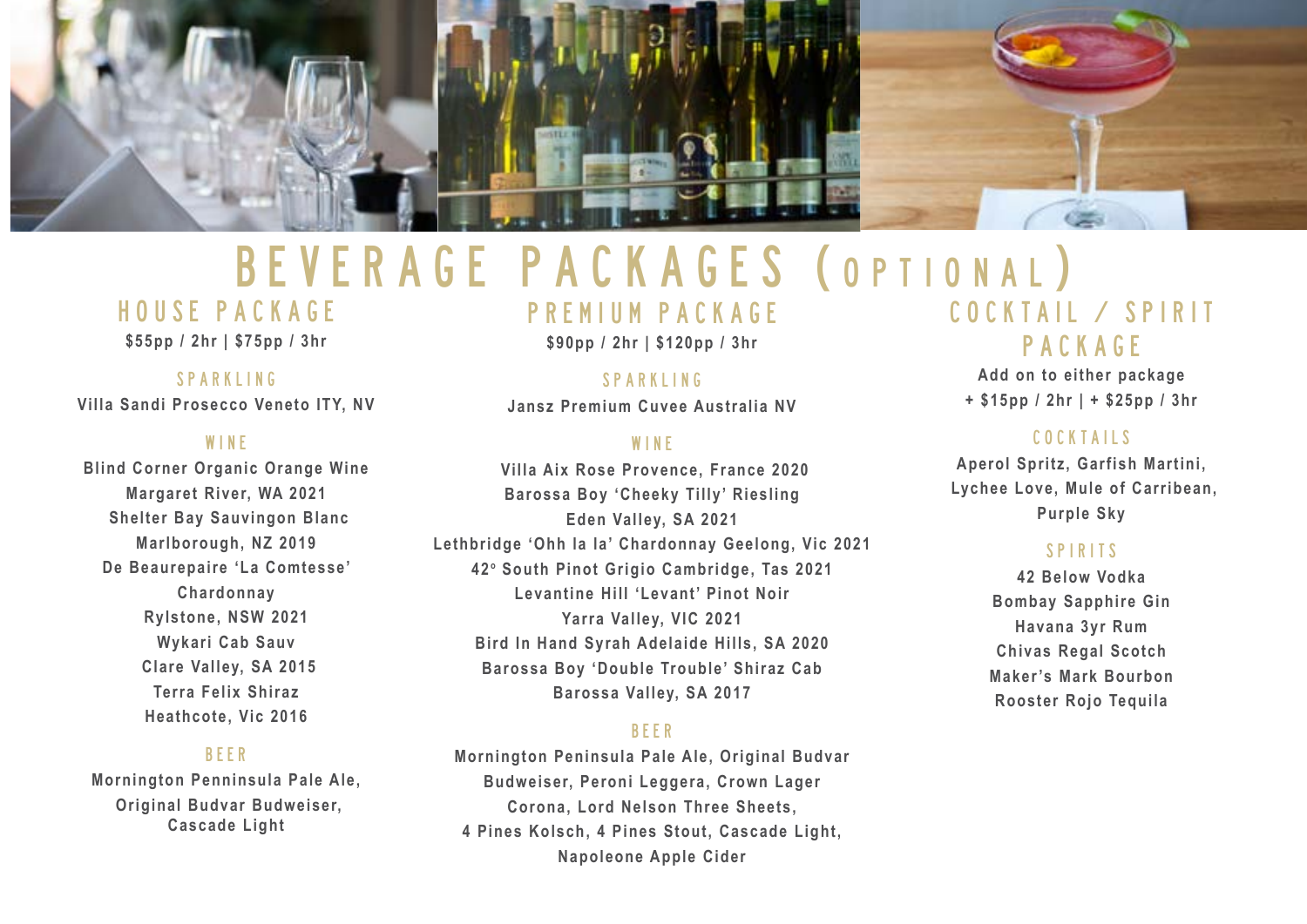# TERMS & CONDITIONS

#### public health orders:

**In line with NSW Government public health orders all attendees will be required to check into premises using Service NSW QR code on arrival. Masks must be worn on arrival and anytime when not consuming food or drinks.**

#### Reservations and Deposit:

**A function at Garfish Manly will be confirmed upon receipt of credit card details and signed Terms and Conditions. We do not require a deposit for function bookings in the main restaurant; however we do require a non-refundable room hire deposit of \$250 for all private dining room bookings.** 

#### Function cancellations:

**We reserve the right to impose a 20% a cancellation fee if a function is cancelled within seven days of the scheduled function date. No fee will be charged if the function is cancelled more than seven (7) days in advance. If your booking is cancelled due to COVID restrictions being imposed there will be no charge.**

#### Confirmation of numbers:

**Numbers are to be confirmed by you, by phone call at least 48 hours in advance of your booking. You will be charged for the number of guest you confirm.** 

#### Alcohol and beverage packages:

**As we are fully licensed venue we do not permit BYO for functions. We do operate under an 'on consumption' basis. You are advised to pre-select wines to ensure adequate stocks are available & chilled for your event.**

#### surcharge and Gratuity:

**A 10% Surcharge does apply to all functions booked on Sundays and Public Holidays. Menu prices do not include a gratuity, if you would like one to be added please specify.**

#### LINEN:

**Linen tablecloths & overlays are available at an added rate of \$2.00 per person for private dining room bookings. Please inform us at least 7 days prior to the event if you require these services.** 

#### Seasonal menu changes and pricing:

**To ensure we are constantly maintaining our high standards of produce and service our menus are subject to seasonal changes. We will call ahead on the day to inform you of this, and will ensure that a suitable alternative will be available in this event. All prices quoted are subject to change. Receipt of your credit card details will secure the menu price at this time.**

#### Children:

**A set children's menu for children under 12 will be available at a cost of \$21 per child. Please note that children are not included in the minimum numbers required to book the private dining room.** 

#### Responsible service of Alcohol:

**Garfish has taken measures to ensure that guests enjoy alcohol without danger to themselves, fellow guests or staff. Staff have been trained in the practices of RSA and management supports the actions of staff in refusing service to intoxicated, disorderly or underage patrons, in accordance with the Responsible Service of Alcohol Act.**

#### AV equipment:

**There is a plasma screen which can be connected to laptops we do have connection cords available however we do recommend coming in prior to ensure all runs. Please let us know if you wish to use this.**

#### PAYMFNT ·

**Payment must be made in full on the day of the function using cash, credit or EFT via prior arrangement with garfish management. Eftpos facilities are available.**

#### Indemnity and Damages:

**Garfish Manly does not assume responsibility or liability for any loss or damage to any property belonging to the client, client's guests or invitees; or for any injury sustained to the clients during their time at Garfish. Garfish also reserves the right to remove any undesirable persons from the event or the restaurant premises without liability. The client is liable for the actions of their invitees and any damages or losses incurred during the event. Any costs will be billed directly to the client.**